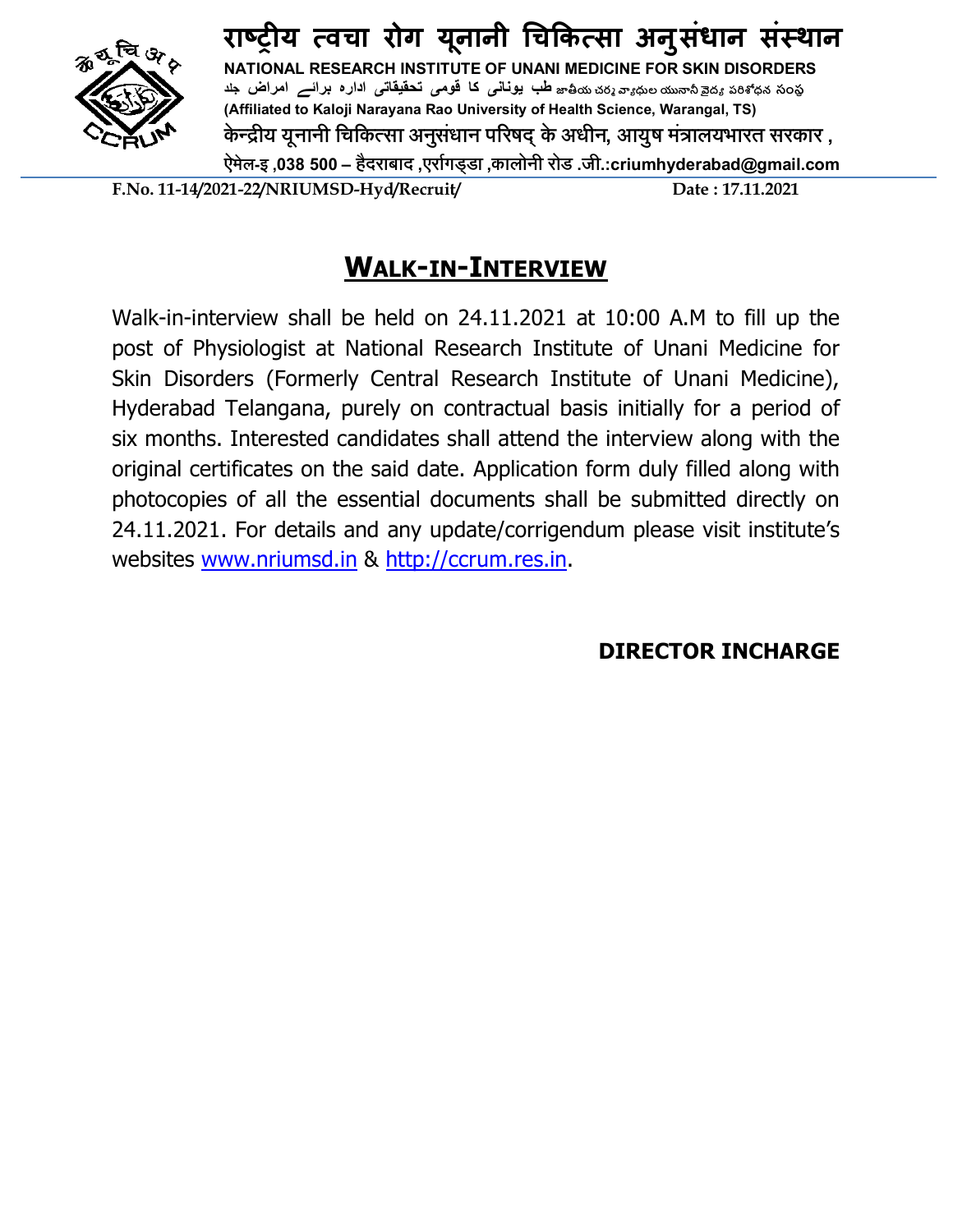

**राçĚȣय ×वचा रोग यूनानी ͬचͩक×सा अनुसंधान संèथान NATIONAL RESEARCH INSTITUTE OF UNANI MEDICINE FOR SKIN DISORDERS**  $\bf{a}$ هُ సంశీధన సంస్థ (کشو $\bf{a}$ ه میل یونانی کا قومی تحقیقاتی اداره برائے امراض جلد **(Affiliated to Kaloji Narayana Rao University of Health Science, Warangal, TS) के Æþीय यूनानी िचिकÂसा अनुसंधान पåरषद् के अधीन, आयुष मंýालयभारत सरकार , ऐमेल-इ ,038 500– हैदराबाद ,एराªगड्डा ,कालोनी रोड .जी.:ccrum.hyd-ayush@gov.in.**

> *11-14/2021-22/NRIUMSD-Hyd/Recruit/ Date : 17.11.2021*

## **Advertisement No. 01/2021 Walk-in-Interview for the post of Physiologist(Contractual)**

On Behalf of Central Council for Research in Unani Medicine (CCRUM),Walk-in-Interview shall be held for the post of **Physiologist** purely on short-term contract basis, initially for a period of 06 months, which may be curtailed or extended as per the discretion of the competent authority on need basis and subject to performance of the individual. Interested candidates fulfilling the qualifications prescribed below are invited to appear for Walk-in-Interview on the date and time as mentioned below in the table with their Application in the prescribed format (Annexure-I), two passport size photographs and self-attested photocopies of all the certificates in support of their eligibility at the National Research Institute of Unani Medicine for Skin Disorders, Hyderabad, along with Original Certificates for verification of their photocopies.

| <b>Name of the Post</b>                                                                                                                                                                                                                                                                                                                                                                                                                                                                                                                                                          | Physiologist                                                                                                                                                                                                                                                                                                                                                 |  |  |  |  |
|----------------------------------------------------------------------------------------------------------------------------------------------------------------------------------------------------------------------------------------------------------------------------------------------------------------------------------------------------------------------------------------------------------------------------------------------------------------------------------------------------------------------------------------------------------------------------------|--------------------------------------------------------------------------------------------------------------------------------------------------------------------------------------------------------------------------------------------------------------------------------------------------------------------------------------------------------------|--|--|--|--|
| No. of Post                                                                                                                                                                                                                                                                                                                                                                                                                                                                                                                                                                      | $01$ (One)                                                                                                                                                                                                                                                                                                                                                   |  |  |  |  |
| <b>Essential Qualification &amp; Experience</b>                                                                                                                                                                                                                                                                                                                                                                                                                                                                                                                                  | MD in Physiology and / or Ph.D in Physiology / allied discipline.<br>i.<br>ii. 10 years of post-qualification research and $/$ or Teaching experience<br>field<br>of<br>Biosciences/<br>Molecular<br>the<br>Biology<br>in<br>Pharmacodynamics/Physiology.<br>Desirable: Work experience in the field of Fundamental Research in<br>Unani System of Medicine. |  |  |  |  |
| <b>Maximum Age Limit</b>                                                                                                                                                                                                                                                                                                                                                                                                                                                                                                                                                         | Age not more than 64 years                                                                                                                                                                                                                                                                                                                                   |  |  |  |  |
| ₹50,000 per month in case of Consultant through open market and in<br>case of Retired Govt. employees 'a fixed monthly amount shall be<br>admissible, arrived at by deducting the basic pension from the pay<br>drawn at the time of retirement. The amount of remuneration so fixed<br><b>Consolidated Pay (fixed)</b><br>shall remain unchanged for the term of contract. There will be no annual<br>increment/percentage increases during the contract period in terms of<br>guidelines issued by Ministry of AYUSH vide letter No. A-<br>41021/4/2020-E-II dated 13.07.2021. |                                                                                                                                                                                                                                                                                                                                                              |  |  |  |  |
| Date & Time of Interview                                                                                                                                                                                                                                                                                                                                                                                                                                                                                                                                                         | 24.11.2021 at 10.00 AM                                                                                                                                                                                                                                                                                                                                       |  |  |  |  |
| <b>Nature of Appointment &amp; Duration</b>                                                                                                                                                                                                                                                                                                                                                                                                                                                                                                                                      | Contractual; Initially for 06 Months                                                                                                                                                                                                                                                                                                                         |  |  |  |  |
| <b>Place of Posting</b>                                                                                                                                                                                                                                                                                                                                                                                                                                                                                                                                                          | NRIUMSD, Hyderabad                                                                                                                                                                                                                                                                                                                                           |  |  |  |  |

### **Terms & Conditions**

- 1. Eligibility of Candidate in respect of age will be determined as on date of Interview.
- 2. Candidates appearing with incomplete documents will not be entertained for the interview.
- 3. The engagement would be purely on contractual basis, and no claim for continuance or regular appointment will be entertained.
- 4. The contract may be terminated at any time without assigning any reason.
- 5. The competent authority reserves the right to postpone/cancel the recruitment exercise at any stage.
- 6. No TA/ DA will be admissible for attending the Interview.

#### **Canvassing in any form OR on behalf of a candidate will be a disqualification.**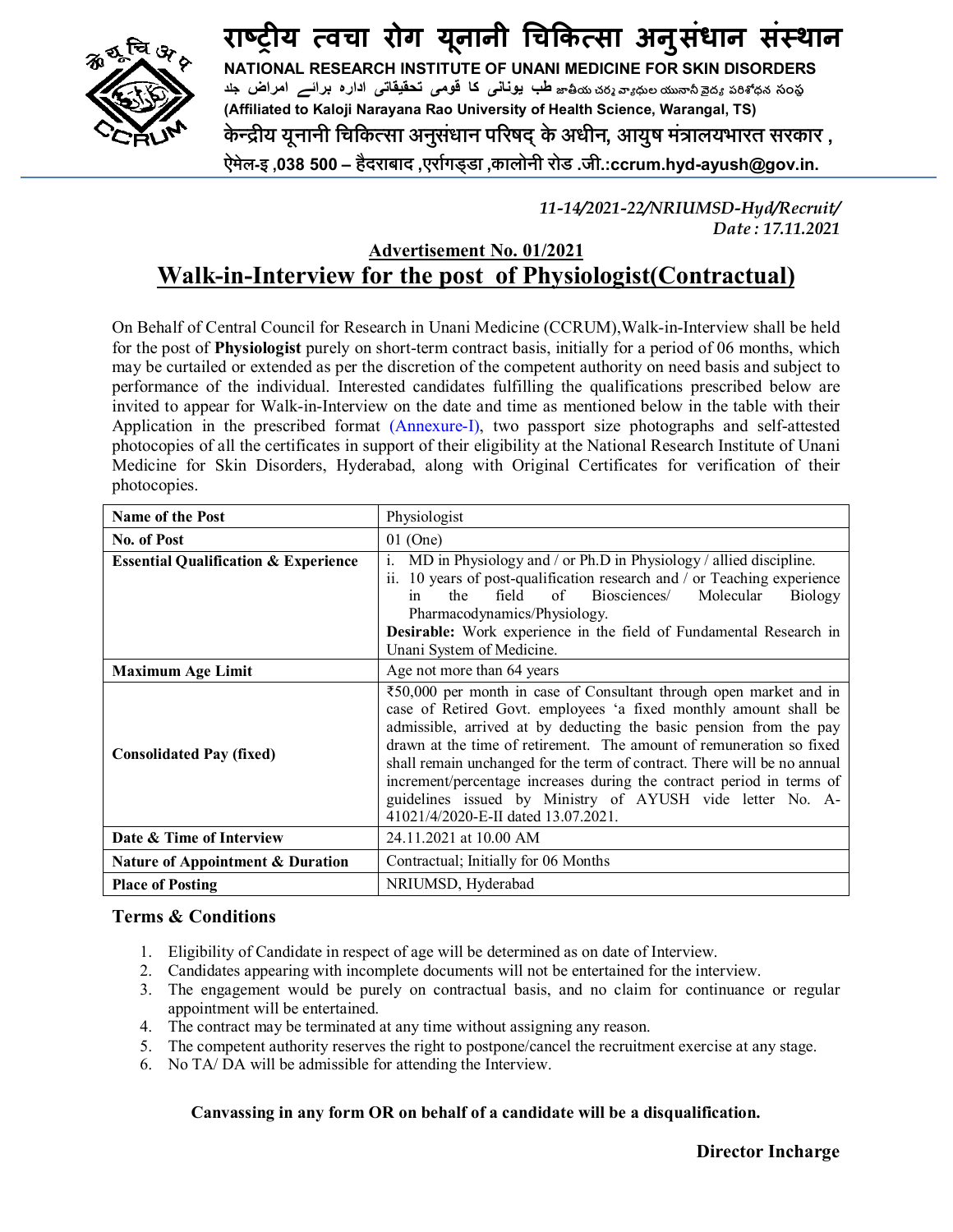#### **Annexure-1**

# **CENTRAL COUNCIL FOR RESEARCH IN UNANI MEDICINE**

61-65, Institutional Area, Opp. D Block, Janakpuri, New Delhi-110058

# **(Ministry of AYUSH, Govt. of India)**

|     | Advertisement Number: 01/2021<br><b>APPLICATION FOR THE POST OF:</b>                                                                      | Date: $\frac{1}{\sqrt{1-\frac{1}{2}}}$ | <b>Recent Passport</b><br>Size Photograph |
|-----|-------------------------------------------------------------------------------------------------------------------------------------------|----------------------------------------|-------------------------------------------|
| 1.  | Candidate's Name in full (in Block letters)                                                                                               |                                        |                                           |
| 2.  | Father/Husband's Name in full                                                                                                             |                                        |                                           |
| 3.  | Address                                                                                                                                   |                                        |                                           |
| 4.  | Date of Birth (Based on Matriculation or School<br>Leaving Certificate. An attested copy of the<br>certificate must be attached) DD/MM/YY |                                        |                                           |
| 5.  | Age as on Date of Interview                                                                                                               |                                        |                                           |
| 6.  | Place of Birth and State in which it is situated                                                                                          |                                        |                                           |
| 7.  | Nationality (State either by Birth or by<br>Domicile)                                                                                     |                                        |                                           |
| 8.  | Gender                                                                                                                                    |                                        |                                           |
| 9.  | Caste (SC/ ST/ OBC) (An attested copy of the<br>certificate must be attached)                                                             |                                        |                                           |
| 10. | Mobile No.                                                                                                                                |                                        |                                           |
| 11. | e-mail ID                                                                                                                                 |                                        |                                           |

### 12. Educational Qualification (Starting from Matriculation or equivalent and onwards)

| Sl.<br>No. | <b>Examination</b><br><b>Passed</b> | Year | Name of<br>School/Board | <b>Class</b><br><b>Division</b> | $%$ of<br><b>Marks</b> | <b>Main Subjects</b> |
|------------|-------------------------------------|------|-------------------------|---------------------------------|------------------------|----------------------|
| 1          |                                     |      |                         |                                 |                        |                      |
| 2          |                                     |      |                         |                                 |                        |                      |
| 3          |                                     |      |                         |                                 |                        |                      |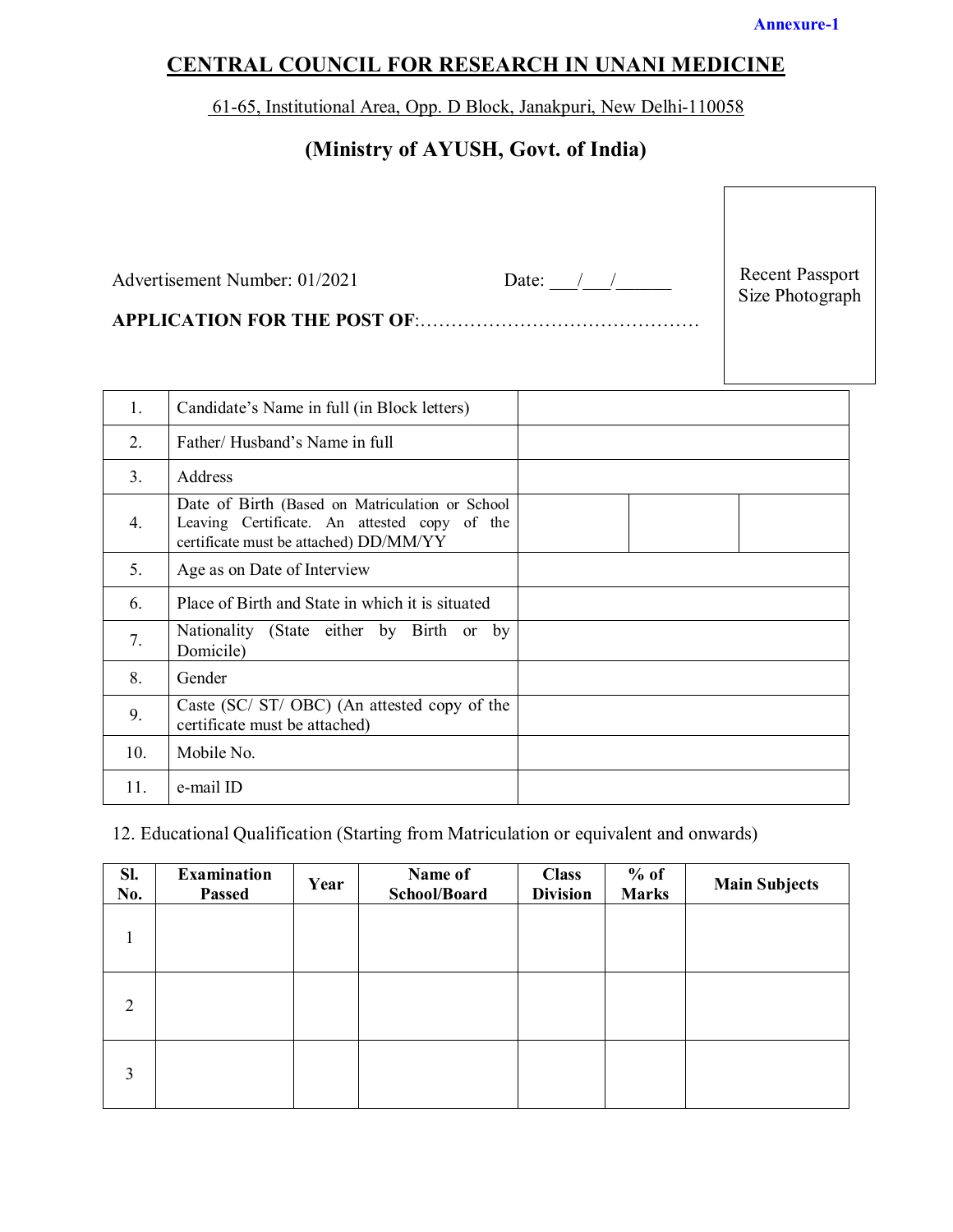### 13. Experience (Including present employment)

| S.<br>No. | Employer's<br>Name | <b>Designation</b> | <b>Nature</b><br>of<br>Appointment | Date of<br>Joining | Date of<br>Leaving | Pay<br><b>Scale</b><br><b>Salary</b><br>Rs. | Nature of<br>duties<br>performed |
|-----------|--------------------|--------------------|------------------------------------|--------------------|--------------------|---------------------------------------------|----------------------------------|
|           |                    |                    |                                    |                    |                    |                                             |                                  |
|           |                    |                    |                                    |                    |                    |                                             |                                  |
|           |                    |                    |                                    |                    |                    |                                             |                                  |
|           |                    |                    |                                    |                    |                    |                                             |                                  |

### 14. Publications

| S.<br>No. | <b>Title of the Article/ Book</b> | Year of<br><b>Publication</b> | <b>Published in</b> | Author & Co-author |
|-----------|-----------------------------------|-------------------------------|---------------------|--------------------|
| 1.        |                                   |                               |                     |                    |
| 2.        |                                   |                               |                     |                    |
| 3.        |                                   |                               |                     |                    |
| 4.        |                                   |                               |                     |                    |

### 15. Details of Enclosures:



\_\_\_\_\_\_\_\_\_\_\_\_\_\_\_\_\_\_\_\_\_\_\_\_\_\_\_\_\_\_\_\_\_\_\_\_\_\_\_\_\_\_\_\_\_\_\_\_\_\_\_\_\_\_\_\_\_\_\_\_\_\_\_\_\_\_\_\_\_\_\_\_\_\_\_